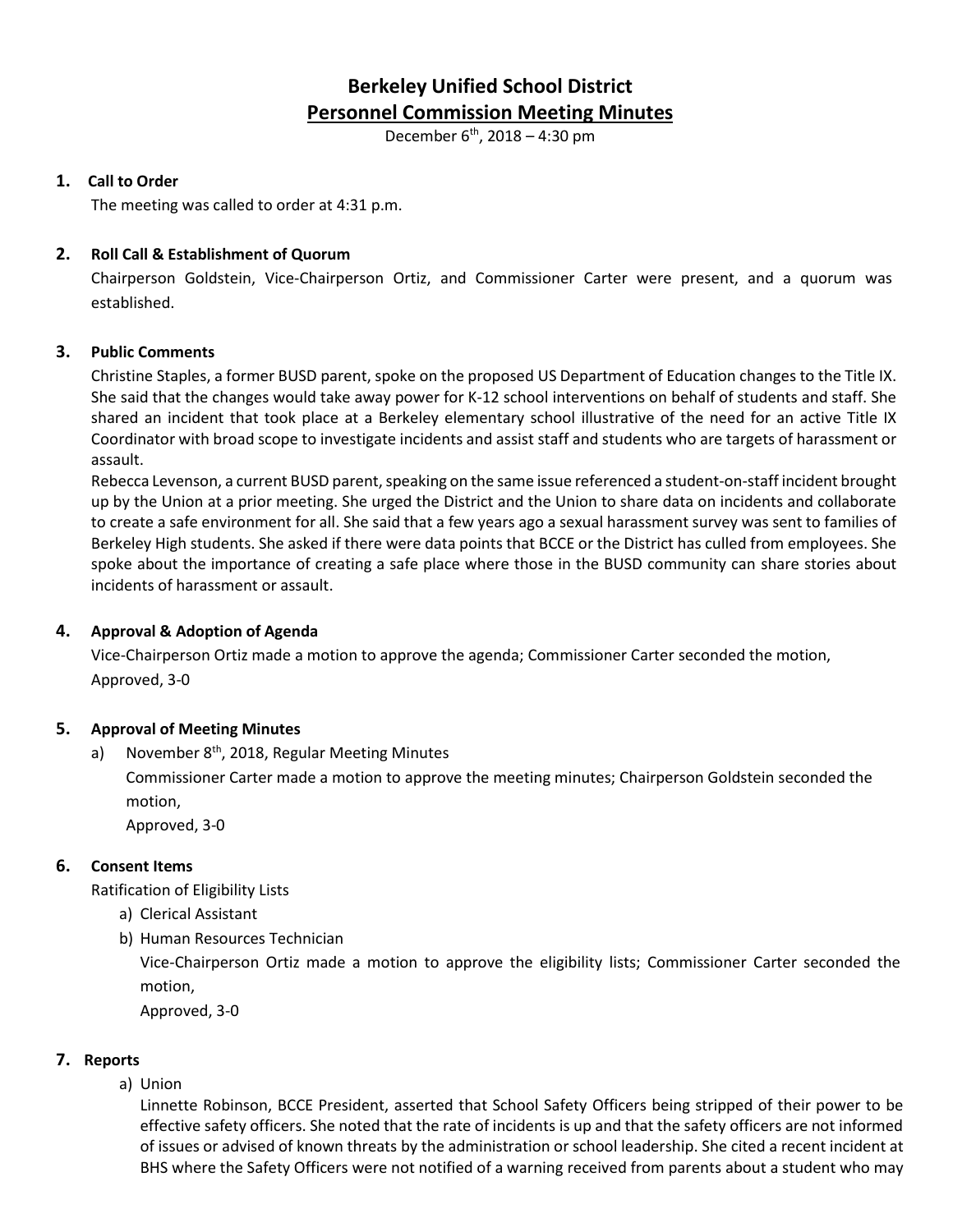have come to school with a gun. President Robinson challenged the rationale for cutting Safety Officers as a cost-effective measure, noting that it is not conducive to creating a safe environment. She recommended that the Personnel Commission investigate the duties listed in new job descriptions presented by the District and added that the new Behavioral Intervention Specialist (BIS) position was created without the Union's involvement, and said that several Instructional Assistant II, SPED employees are already doing the equivalent job. She requested a desk audit and compensation analysis for these roles. President Robinson expressed concern that the inclusion of the Noon Supervisor (now known as School Campus Aide) positions into the Classified Service would drain resources for existing positions that directly support students.

President Robinson asserted that union members are not compensated for taking on additional duties. She said that management often asks for step increases and position reclassifications because they claim to perform higher functions, however, they're assigning more duties to their classified staff. She noted that shifting duties and continued vacant positions stress staff and compromise services to students and that these dynamics are affecting the District's ability to retain staff. President Robinson asserted that the Uniform Complaint Process takes too long to resolve employee concerns and that the process is problematic because the same personnel who handle the complaint investigations make adjudication decisions. She urged the Personnel Commission to act independently of the District and, if necessary, take tours of the school sites.

## b) District Reports

Brent Daniels, Human Resources Director, said that he has been meeting with BCCE on a weekly basis and that they are establishing more open communication with each other. He expressed thankfulness that the Union has been patient as solutions are sought for some of the more complex issues and that he is looking forward to resolving some of the longstanding concerns that the Union has presented. HR Director Daniels reported that collaborative planning, including the Union and functional managers, has started for the January Classified Service Professional Development day, which will include a half day workshop tailored to each functional group and a half day general assembly session.

## c) Commissioners Reports

Chairperson Goldstein said that the US Department of Education has proposed changes to Title IX, and the Notice of Proposed Rulemaking (NPRM) comment period ends in late January. She has asked BUSD administration to take the lead in collecting stakeholder input. She reported that the proposed changes are far-reaching and will change every aspect of the way the District deals with discrimination and harassment reported by staff and students. Chairperson Goldstein noted that the related practices and processes facing employees need improvement and that examination during the NPRM would be an excellent opportunity to start dialogue about this.

Chairperson Goldstein expressed concern that School Board members seemed alarmed by the new classification and job description for the Student Admissions Program Manager role, presented at the November 14<sup>th</sup> school board meeting, and asked for suggestions to better communicate with the Directors about upcoming position reclassifications.

Chairperson Goldstein commented on the frequency of requests the Commission has been receiving for advanced step placements. She also spoke on the need to make good use of training resources and urged that the \$25k in training funds secured by the Commission for the 2018-19 budget be deployed expeditiously to secure outside training on key competencies.

Chairperson Goldstein said that to get a broader picture of what the District is doing, she has regularly attended school board meetings and District training days. She expressed concern about the delay in posting of minutes for matters considered by the Board Policy Subcommittee (BPC), which can affect the Classified Service, and noted that the BPC had not posted minutes for meetings since March of 2018.

Lastly, Chairperson Goldstein, thanked Erin Arinez, Classified Personnel Supervisor, for her continued support of Commission operations and continuity while Secretary Duwel has been out intermittently for the last few months.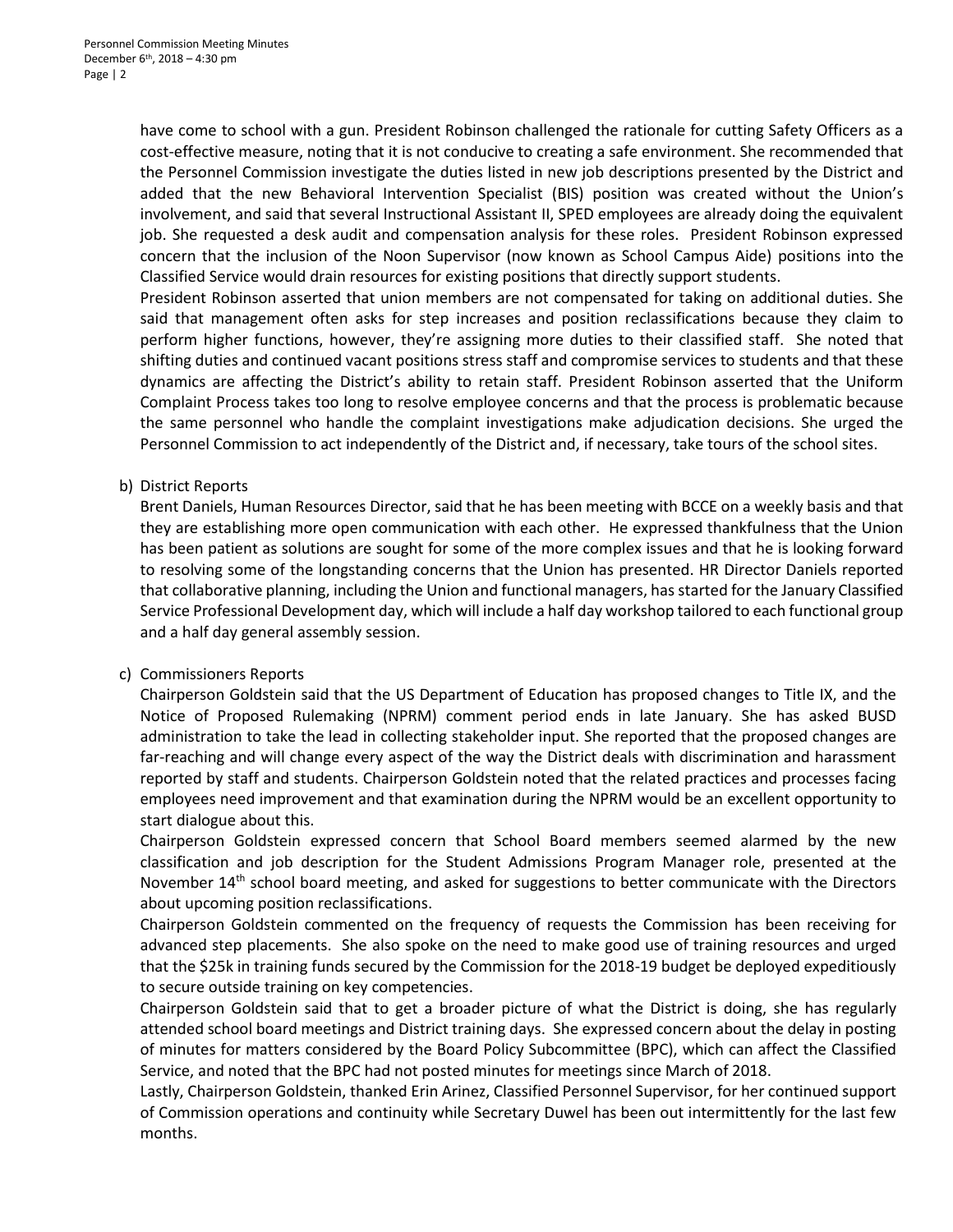Personnel Commission Meeting Minutes December 6<sup>th</sup>, 2018 - 4:30 pm Page | 3

## d) Personnel Director

i. New Hires and Examinations administered in the month of November Secretary Duwel reviewed examination and staffing information for the month of November. She said that activity has slowed down a bit during the holiday season. Chairperson Goldstein added that the commission worked through an average of 2.3 exams per day even though there were only 17 work days.

#### **8. Conference Items**

a) Election of Personnel Commission Chairperson and Vice-Chairperson

Chairperson Goldstein made a motion to nominate Vice-Chairperson Ortiz to be the Chairperson for 2019; Commissioner Carter seconded the motion,

Approved, 3-0

Vice-Chairperson Ortiz said he accepted the appointment.

Vice-Chairperson Ortiz made a motion to nominate Chairperson Carter as Vice-Chair for 2019; Chairperson Goldstein seconded the motion,

Approved, 3-0

Commissioner Carter said he accepted the appointment.

b) Establishment of New Classification – Student Admissions Program Manager

Secretary Duwel reported that the Commission had approved the reclassification in the previous meeting, and the new job description was approved at the November 14, 2018 school board meeting. Francisco Martinez, Admissions Manager, said he was concerned that the Board expressed surprised that they did not know about the reclassification because he has had meetings with the District about this matter for over a year.

 Chairperson Goldstein made a motion to approve the new classification, Vice-Chairperson Ortiz seconded the motion,

Approved, 3-0

## c) Request for Advance Step Placement – G. Arrellano

Secretary Duwel said the advanced step request came from a candidate on the Instructional Assistant, ECE eligibility list who submitted supporting documentation, and a letter of support from the ECE Principal. Secretary Duwel said that she recommended an advance salary placement at step 4. In response to Chairperson Goldstein's inquiry as to how she came to a decision, Secretary Duwel responded that she reviewsthe candidate's experience and education, and comparable salaries in other neighboring districts.

Commissioner Carter said that he does not want to consider an advance step placement until a matrix or rubric is created to guide consideration of the request. He expressed concern that without neutral guidance actions to approve a step placement could be misconstrued as favoritism. He also noted that step placement requests may indicate that the classification and the salary should be revised instead. Chairperson Goldstein said that while the job duties speak to the minimum qualifications, it's possible that job applicants may present with more than the minimum education and experience. She commented that it's fair and reasonable to consider that the salary steps are not just a ladder for increasing compensation due to tenure in a role, but also a ladder to acknowledge and compensate for a candidate's prior work experience. She also agreed that a rubric is needed but suggested it wasn't necessary to embargo this request and expressed support for Secretary Duwel's analysis and recommendation. Vice-Chairperson Ortiz said he would also like to see a rubric drawn up for such requests.

Vice-Chairperson Ortiz made a motion to approve the advanced step placement at step 4; Chairperson Goldstein seconded the motion, Approved-2-0 Commissioner Carter abstained.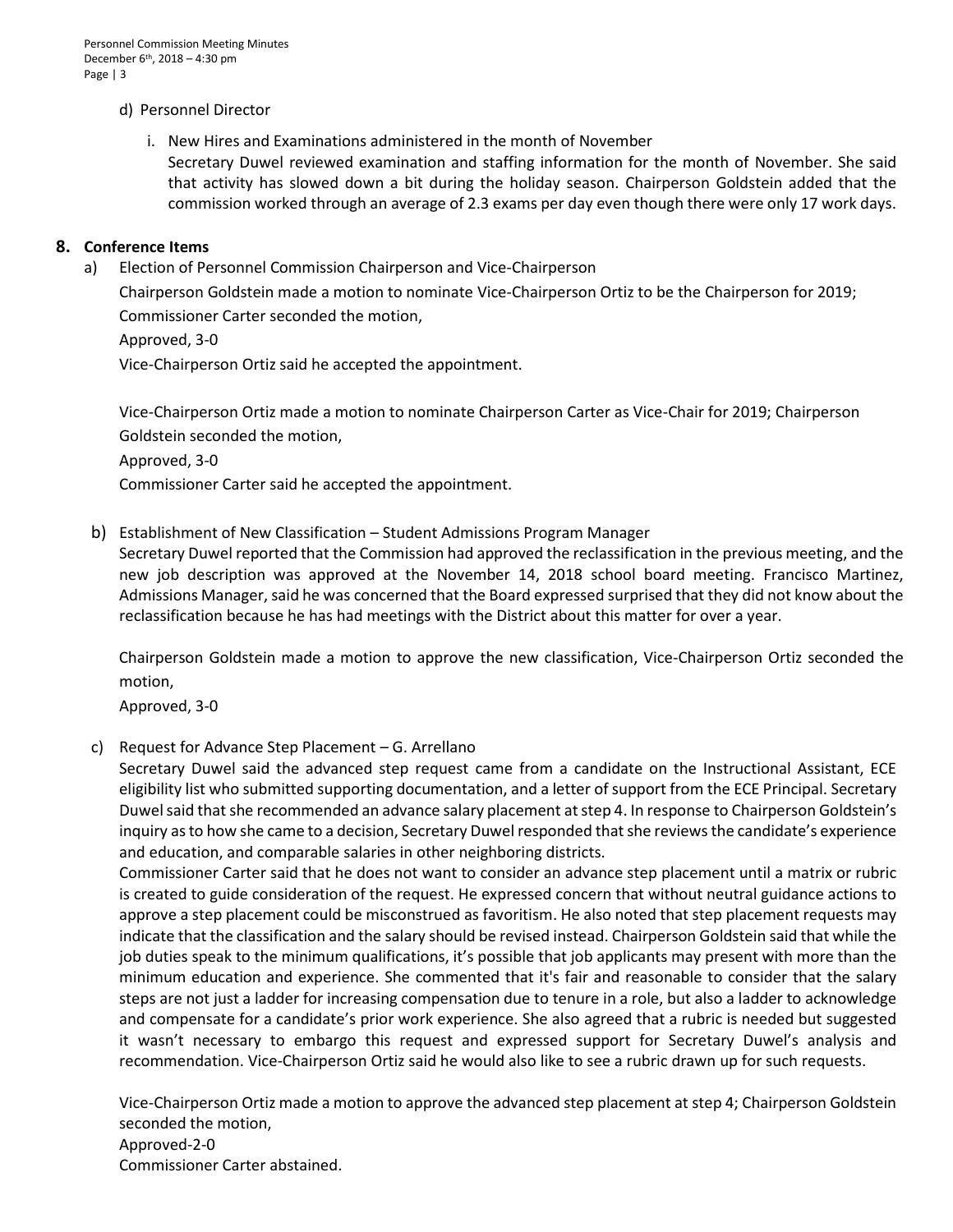Personnel Commission Meeting Minutes December 6th, 2018 – 4:30 pm Page | 4

#### d) Request for Advance Step Placement- A. Herrera

Chairperson Goldstein noted the Commission had previously requested more information about Mr. Herrera's experience. Secretary Duwel advised that she requested more information from the candidate but did not receive it, and that ultimately the employee should be held accountable for the information they choose to provide. Chairperson Goldstein said it's reasonable to request the employee's application and/or resume, typically collected as part of the recruitment and hiring process, because the information provided in support of the request was insufficient to determine whether the employee's expertise or prior work experience warranted step placement consideration. Commissioner Carter said that the requests for more information need to be consistent, and if the Personnel Commission insists on receiving more information from a candidate, it will give the impression of favoritism. Secretary Duwel reported that she tells all candidates that they need to provide any additional information they deem necessary to support their request. Commissioner Carter agreed that the Director shouldn't have to provide additional resources and that the candidate needs to take the initiative to support their request. Chairperson Goldstein said the Commission has access to the employee's employment application which can be reasonably used as a verified reference and expressed concern that an employee shouldn't have to guess as to what kind of documentation they need to provide in support of their request. Chairperson Goldstein asked that going forward the Director make a broad suggestion as to what types of documentation should be provided by employees who request consideration for an advanced salary step.

Vice-Chairperson Ortiz made a motion to approve the advance step placement;

Rejected 2-1 Nay- Chairperson Goldstein and Commissioner Carter Aye- Vice-Chairperson Ortiz

e) Request to Extend Eligibility List – After School Program Specialist Vice-Chairperson Ortiz made a motion to extend the eligibility list; Chairperson Goldstein seconded the motion,

Approved, 3-0

f) Revise the Human Resources Analyst (confidential) Classification and Salary Placement Secretary Duwel said a revision was made to the Human Resources Analyst, Confidential class description; some of the duties have changed and were approved at the November 14, 2018 board meeting. Chairperson Goldstein noted that the salary range changed as well.

Commissioner Carter made a motion to approve the revised Human Resources Analyst, Confidential classification and salary placement; Vice-Chairperson Ortiz seconded the motion, Approved, 3-0

g) Establishment of New Classification – School Campus Aide

Secretary Duwel advised that Noon Director role would be brought into the Classified Service as a new classification called School Campus Aide and that the board approved the duties on at the November 28<sup>th</sup> meeting. She said the salary range assigned was the closest to the current Noon Director salary rate. Secretary Duwel said approving the new classification can't be delayed because the continuing Noon Director staff would all transition to permanent status as of January,  $1<sup>st</sup>$  2019.

President Robinson said that the District had just shown the Union the job description that same day. She noted that some of the duties in the job description fall into other classifications.

HR Director Daniels said that offer letters were sent to employees who were recommended for continuation in the role under permanent status and, if approved today, a draft class description can be shared with the School Campus Aide candidates. Chairperson Goldstein said she was concerned that continuing employees may not understand the details of the new role and may be surprised if their duties change. She also suggested that a strategy should be set in place to address step placement requests for the new role.